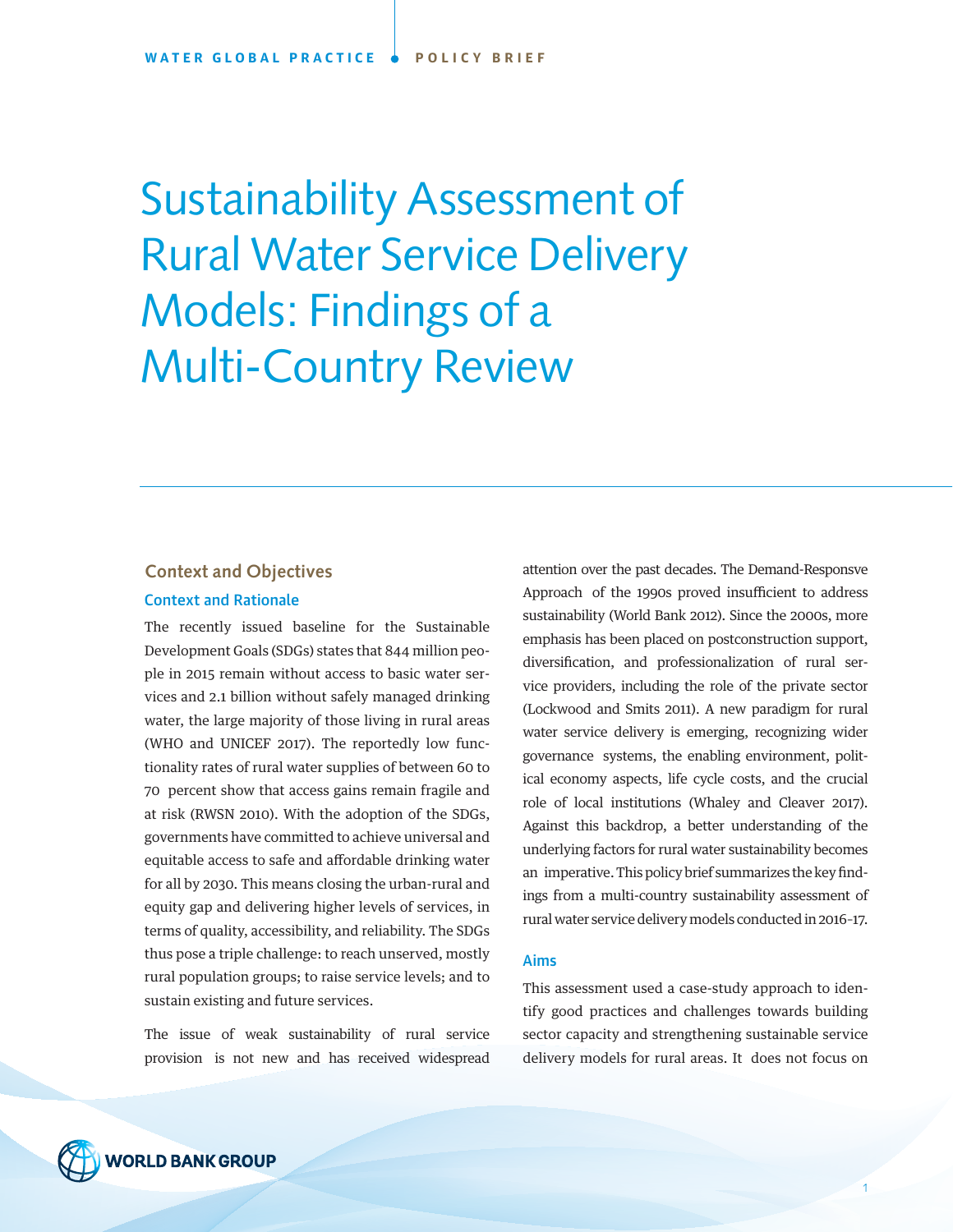<span id="page-1-0"></span>the critical planning, design, and implementation phase of developing rural water supply facilities, but rather analyzes the long-term *ongoing* service delivery approach for rural water. The added value of this assessment lies in:

- The development of a comprehensive analytical framework to analyze and operationalize a more sustainable service delivery approach for rural water supply
- Documenting a rich set of cases and good practices informing the global body of sector knowledge
- Indentifying a set of policy recommendations to improve the sustainability of services depending on sector development stage and rural service delivery context

# **Approach and Analytical Framework** Country Selection and Methodology

A diverse spectrum of 16 countries were selected based on socioeconomic development, wealth, regional representation and presence of World Bank operations: Bangladesh, Benin, Brazil (state of Ceará),

China (provinces of Zhejiang and Shaanxi), Ethiopia, Ghana, Haiti, India (states of Punjab and Uttarakhand), Indonesia, the Kyrgyz Republic, Morocco, Nepal, Nicaragua, the Philippines, Tanzania, and Vietnam. The countries cover a wide range of access levels to improved and piped water services.

The assessment is based on desk review using available secondary data and literature, and for nine out of the 16 countries, in-country qualitative data collection by local or international experts. Primary data collection at the level of water schemes was not part of the scope of the study.<sup>1</sup>

# Analytical Framework and the Building Blocks of Sustainability

The analytical framework is based on five building blocks, representing a set of optimum conditions for sustainability of rural water service provision: institutional capacity, financing, asset management, water resources management, and monitoring and regulatory oversight. The building blocks were identified from previous research, specifically the Sustainable Services at

**FIGURE 1. Analytical Framework to Understand Sustainability of Rural Water**

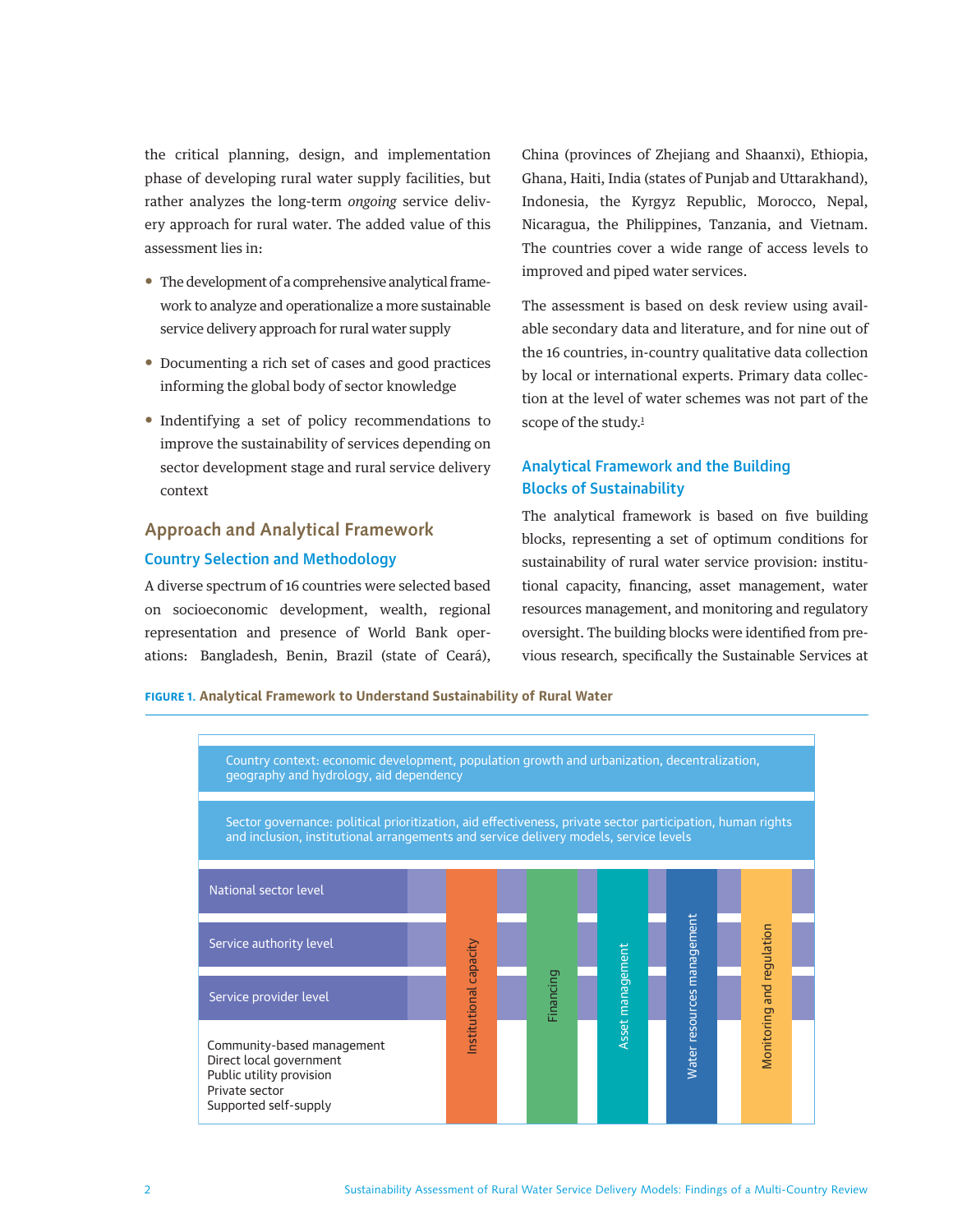<span id="page-2-0"></span>Scale project,<sup>2</sup> and validated through consultation with World Bank staff. The framework recognizes three institutional levels: national level (legislation, policy, and the establishment of national authorities), service authority level (authorities with responsibilities for delivering services, often local governments) and service provision level. At the service provider level, five main management models were distinguished: community-based management, direct local government provision, public utility, private sector provision, and supported selfsuppl[y3](#page-9-0) (see figure 1). In this assessment, the term "service delivery model" refers to the management model and the full complement of national and local policies, capacities, regulations, and financing required to facilitate optimal service provision.

# A Scoring Method to Assess Progress toward Sustainability

Each country's progress in establishing the conditions for sustainable rural water services was assessed using a normative scoring, based on a set of questions pertaining to the five building blocks. This scoring was done at two levels: at sector level and for each service delivery model in a country. This allows for an analysis across countries and service delivery models to determine common trends, strengths, and weaknesses. The scoring methodology, questions and evidence for each of the 16 countries is available in the main report (World Bank 2017) and the country working papers.[4](#page-9-0)

# **Emerging Good Practices: Findings and Lessons**

# Diversification of Service Delivery Models in Rural Areas

While the community-based management model remains the dominant service delivery model, differentiation of service delivery models depending on local context was found, as illustrated in figure 2. Examples include urban utilities integrating peri-urban and denser rural areas in their service areas; aggregated management models for multiple rural centers;

### **FIGURE 2. Different Segments of Rural Water Service Delivery**

### Highly dispersed rural populations

Service levels: basic, typically water points, either public or private

### Service providers:

Community-based organizations, mostly waterpoint user groups; Self-supply (individual, shared by households); Occasionally local government provision

### Challenges:

Provision of continuous public funding for ongoing support; Financing of capital maintenance and even operating costs; High cost of monitoring; Governments shifting to "supported" self-supply models

### Rural villages and growth centres

Service levels: piped networks with standpipes, in transition to household connections

### Service providers:

Community-based organization and aggregated management forms; Small-scale private providers; Direct local government provision

#### Challenges:

Limited pool of private operators and limited market potential; Capacity development and support needs to transition to household connections; Charging tariffs for higher service levels; Increased complexity of monitoring Concentrated peri-urban populations and rural towns

Service levels: piped water networks with household connections, in transition to 24–7

Service providers: Expanding public utilities; Professionalized (private) operators

### Challenges:

Transparency in process of incorporation of rural areas; Financial sustainability of providers resulting of expansion to rural areas; Tariff adjustments for higher service levels; Need for regulatory oversight and regular monitoring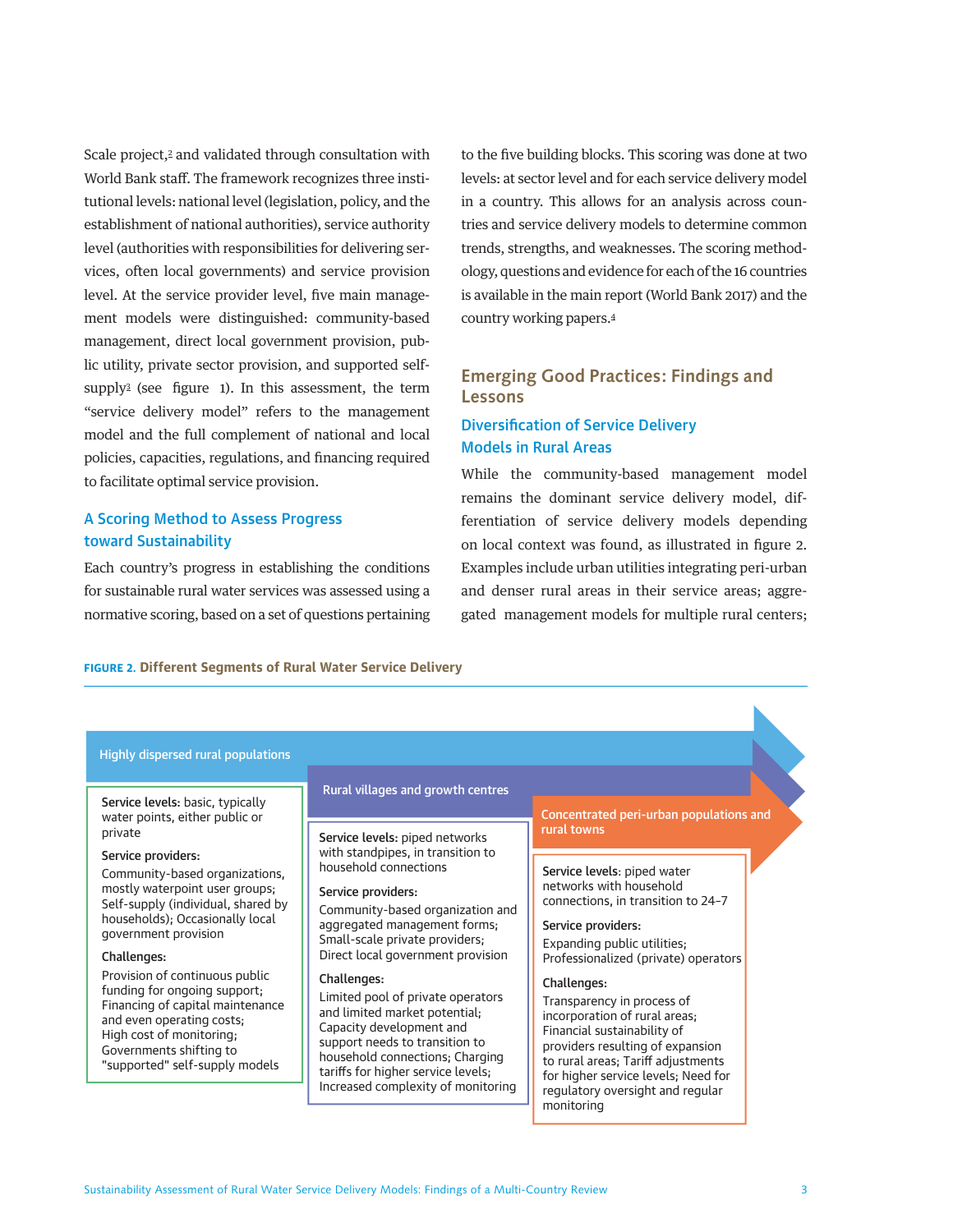and delegated management arrangements to the private sector in small towns and surrounding rural areas.

# **Good Practices for Each of the Building Blocks**

## Institutional Capacity

Progress on institutional capacity is found where rural water has become a development priority, translating into clear mandates for national institutions to plan and deliver services in consultation with local authorities. In several countries, national programs moved beyond infrastructure and now focus on supporting local governments in fulfilling their mandates. However, local governments often still need to make this shift by prioritizing postconstruction support and monitoring providers. Adequate institutional capacity is seen when service providers benefit from capacity building programs and can access ongoing support or assistance. Some countries have made service provider support a key component of rural water supply programs, such as in Indonesia, Benin, Brazil, India, and Tanzania. Services were typically provided by i) local governments, ii) federations or associations of service providers acting as technical assistance providers, or iii) higher-tier public entities or utilities.

### Financing

In over half of the countries governments planned capital investments in rural water services based on sectorwide approaches, with investments co-financed through national and local tax revenues and development partner transfers. A common challenge remains to implement sustainable financing mechanisms for recurrent costs, capital maintenance, and capital replacement. Often rural tariff policies remain urban-biased and ill-defined without differentiation between operational, capital maintenance, and capital replacement costs and lack mechanisms for enforcement. Tariff guidelines that accurately define and allocate responsibility for financing different life cycle costs emerge as good examples to tackle low willingness-to-charge by local governments (for example, in Brazil). Other good practices for enhancing

financial sustainability were: i) realistic demand forecasts and flexible design standards, ii) investments in communications to transition to metered house connections, iii) expanded management models, including utility and private sector models, and iv) use of resultsbased financing to incentivize service delivery focus.

### Asset Management

Asset management is a relatively new concept in the rural water sector. Half of the countries still need to address issues such as i) clarity around asset ownership, ii) first-time inventories and water point mapping exercises, and iii) clearly defining responsibilities for capital maintenance—minor versus major repairs—and responsibility for asset renewal. Asset management of small water schemes, managed by communities or local governments, is mostly absent. Better scores for asset management were found for urban and regional utilities, private sector models, or multi-village schemes with aggregated, professionalized management arrangements, such as in Benin, China, India, Morocco, Nicaragua, and Vietnam. Ghana developed a sound framework with i) clear asset ownership, ii) allocation of responsibilities for different asset maintenance categories, iii) financing mechanisms, and iv) asset management guidance documents and tools, but lacks operationalization. Some innovative financing mechanisms for capital maintenance of rural schemes were identified, sourced from tariff revenues and local taxes (China and Ghana).

### Water Resources Management

Most countries have legal frameworks that prioritize resource allocation to domestic water supply. However, in only a few countries sub-basin or local water management bodies have rural drinking water interests well represented by rural service providers or service authorities. Good practices were found in India, Nicaragua, and Nepal, such as: i) aquifer recharge and management initiatives by drinking water entities, ii) integration of catchment protection and management in rural water programs, and (iii) local planning platforms across multiple water users (Nepal). Water safety programming and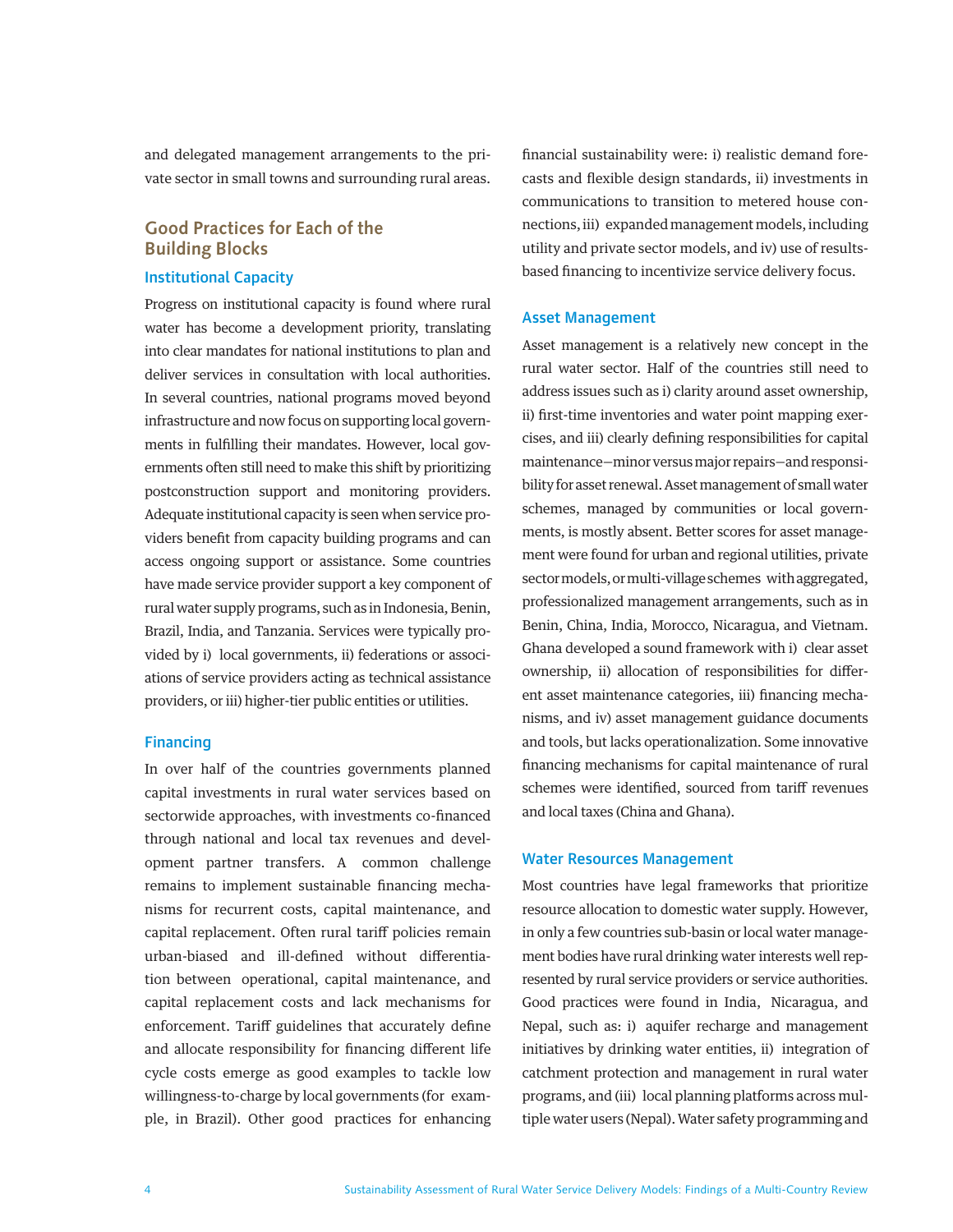vulnerability assessments were only found for urban utilities serving rural areas. Adapting such approaches to a rural context has proved to be challenging.

## Monitoring and Regulatory Oversight

Monitoring is an area that witnessed significant progress in many countries, although wealthier countries have advanced more (China, Morocco, India, Philippines, and Nicaragua). Challenges persist in the proactive use of monitoring outputs to take remedial measures and improve programming. Good practices are nationwide (or statewide) systems that include indicators on scheme functionality and asset conditions, service levels, and scheme performance, with indicators revealing which communities have received and need support to prevent (further) scheme failure (for example, the Rural Water Supply and Sanitation Information System (SIASAR) in Nicaragua). Although most countries have defined service standards, regulatory oversight is still nascent in many countries, especially in terms of the development of and adherence to tariff guidelines. Emerging good practices include i) national service provider registries with light-handed regulation, ii) social accountability mechanisms at local level, iii) regulation by contract of

private providers, and iv) mandating oversight of rural providers to a dedicated agency.

# **Good Practices from the Service Delivery Models**

Box 1 summarizes the key findings and lessons from the assessment of the various service delivery models in the study sample. Scores for service delivery models in the countries are available in the main report (World Bank 2017) and country working papers.

# **Recommendations and Policy Directions** Recommendations

To establish conditions for sustainability of rural water services, gradual but persistent interventions will be needed, depending on a country's appetite for reform and sector capacity. Figure 3 shows a ladder with three stages or levels of rural water sector development. It illustrates how incremental progress can be achieved from basic to intermediate, and from intermediate to an advanced stage of rural water sector development, in a given country.

This sector development trajectory needs to be put in the context of the changing landscape of rural service delivery, as countries will see different population

### **BOX 1. Lessons for Service Delivery Models**

**Community-based management model:** Although community management is formally recognized in all countries, the majority of community organizations are neither legally established nor supported by service authorities. However, the model scored higher, especially on institutional capacity and financing, in cases where there is structural support. This would ideally include support for operations and maintenance, financial support on major repairs, and access to administrative and institutional assistance and training opportunities. Such models are found in various forms, but principally through aggregation or federation of service providers and professional supervision. Examples are the Uttarakhand Jal Sansthan, which is a designated state agency for backstopping of Water Supply and Sanitation Committees, as well as the three-tier support system in Ceará, where i) water supply associations carry out basic daily tasks, ii) activities that require economies of scale are carried out by federations, and iii) the state utility provides monitoring and supervision and takes care of new system development and major rehabilitation. Community organizations responsible for distribution only, with utilities responsible for bulk supply, score better on dimensions of sustainability (Morocco, Ghana).

*box continues next page*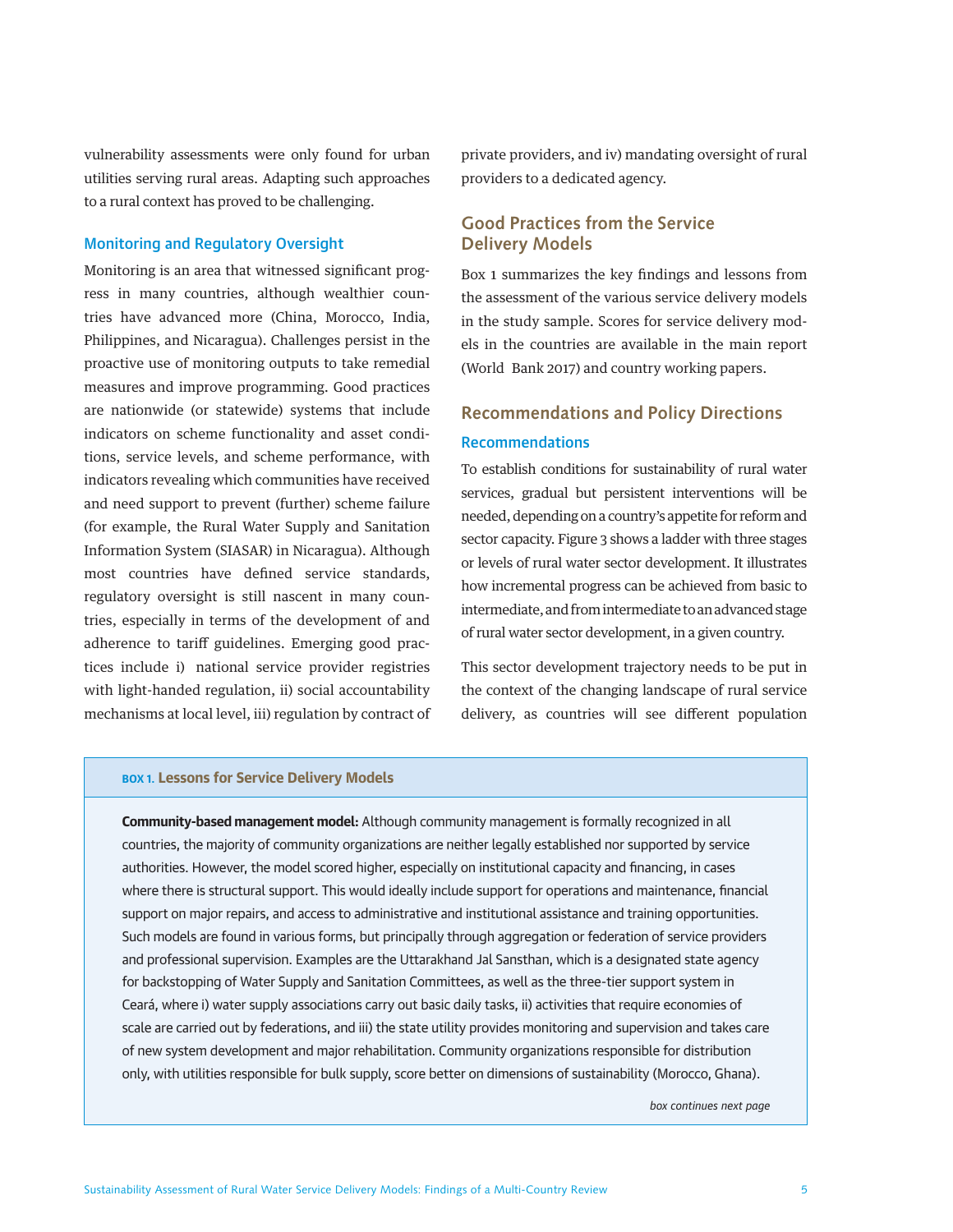### **BOX 1. Lessons for Service Delivery Models (continued)**

**Direct local government provision:** All variants of the local government provision model scored low and were particularly weak in terms of institutional capacity and financing. Water supply units within local government administrations are not corporatized entities and often fail to operate along commercial lines, without the possibility to ring-fence water operations from the general budget. In some countries, the model appears as an interim solution (Benin), while in others, more permanent arrangements are found for various reasons: i) no technical assistance to set up municipal enterprises or joint stock companies or ii) no clear guidance or regulations to delegate to private operators (for example, in Vietnam). Central governments can support direct government provision in several ways, such as with technical assistance for i) project preparation to ensure demand-responsiveness, ii) tariff guidance and ring-fencing budgets, or iii) legal support to transition to other management models.

**Public utility provision:** Public utility provision for rural water was found to exhibit the best conditions for sustainability, although it is present only in China, Morocco, and the Philippines, where rural villages are integrated into their service areas. Public utilities tend to show professional management of water assets, are staffed with more qualified personnel, have better financial capacity and access to funding, and are subject to monitoring and regulation. However, the rural water sector does not present attractive commercial revenue opportunities for such utilities. Obligatory service mandates for rural areas, combined with subsidies as incentives, are used to facilitate expansion. Integrating rural areas under public utilities' service areas comes with challenges, such as extending billing and collection services and monitoring to remote areas, and ensuring an adequate financial position of the utility.

**Private sector provision:** This model consistently scored well on financing, and to some extent on asset management and monitoring. Private sector participation was found through a range of contractual mechanisms, from build, operate and transfer (Bangladesh) to joint stock companies (Vietnam) and lease and concession contracts (Benin). In China, community enterprises commercially manage multi-village schemes. Private sector provision has also successfully mobilized private equity and commercial finance (Benin and Vietnam). Result-based subsidies have been used to leverage private investment. Successful experiences with private sector participation emerge from long-term development partner engagement in the sector to address upstream legal and policy gaps, support due diligence, provide transaction support and assistance to national and local governments, and build capacity of private operators. Private sector models still operate at a small scale or are scaling up, and critical gaps need to be addressed to realize their full potential.

**Supported self-supply:** Ethiopia is the only country with a supported self-supply program. In a few countries, supported self-supply is a *de facto* model, receiving limited support from national entities and service authorities (Vietnam, Brazil). This interest reflects the recognition that in dispersed settings, communal systems may not be feasible. In Bangladesh, where two-thirds of the rural population use individual supplies, there is no formalized support, despite the pressing need to improve water quality. In spite of efforts to promote supported self-supply as a formal model, there is a remarkable lack of documentation, which is critical to convince policy makers of the benefits of this model for remote and dispersed communities.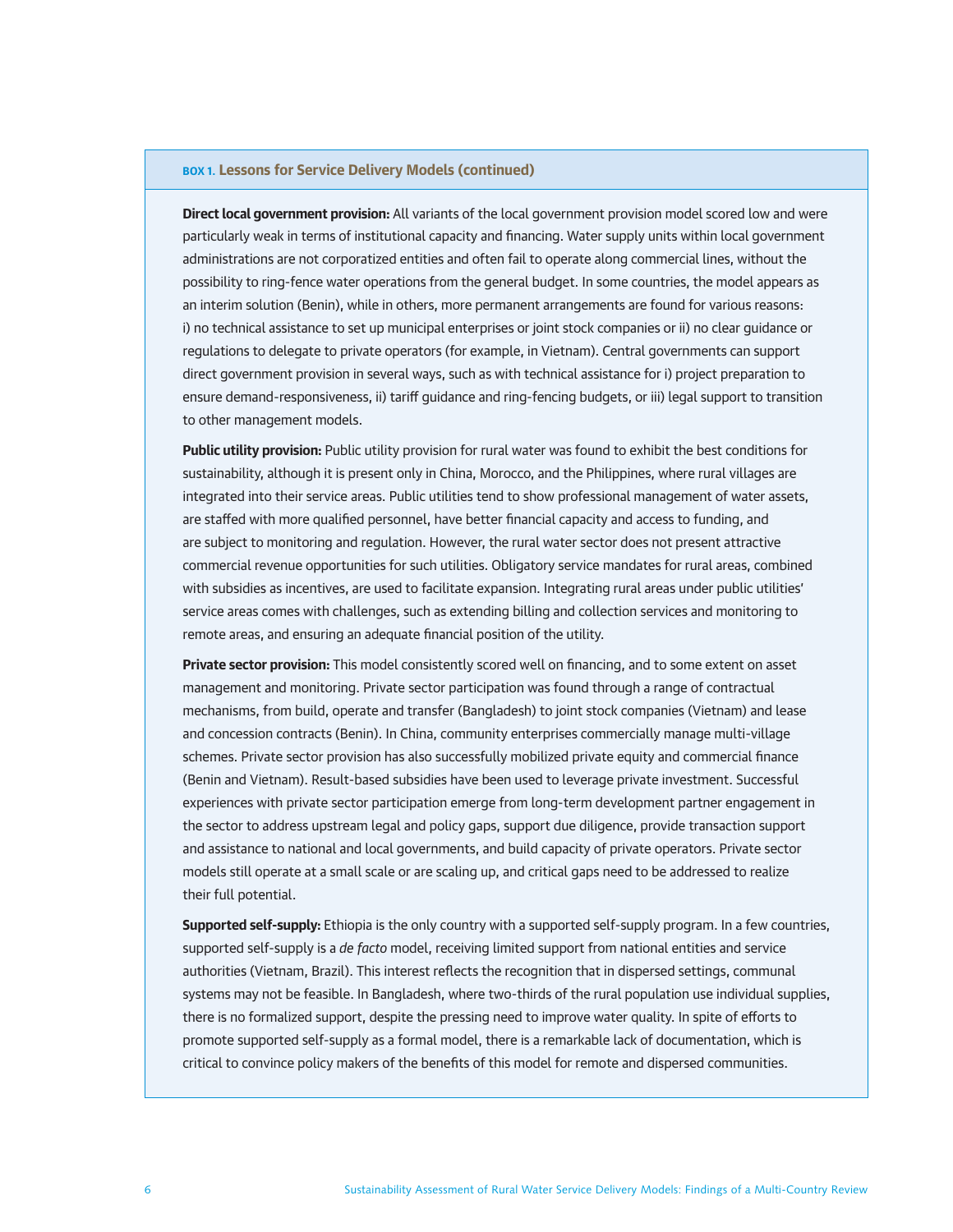#### Intermediate level

#### **Institutional capacity:**

Institutional nodal entity designated; more coherent national planning in place that recognizes need for postconstruction support and recurrent costs

Recognized service providers in place and include a range of management models

Contracts and agreements in place between service providers and service authorities

Capacity development and postconstruction support systems under development, with some training programs for service providers and service authorities

#### Financing:

Financing mechanisms identify both capital and recurrent costs, but inadequately funded

<sup>7</sup> **FIGURE 3. Basic, Intermediate, and Advanced Stage of Sector Development towards Sustainable Rural Water Services** Less sustainable services More sustainable services Asset management: Little or no recognition of full life cycle functions and asset ownership not well defined Lack of clarity on responsibilities for asset maintenance; 'fix on failure' approach No water resources management framework in place Monitoring and regulatory oversight Service providers supported to determine adequate tariffs Tariffs covering operational costs, with increasing share of capital maintenance, but no coherent framework applied Fiscal transfers allow decentralized governments to provide partial support to service delivery, such as capital maintenance Limited or no investment of private capital or use of commercial loans

#### Asset Management:

Asset ownership clearly defined; assets mapped and inventories developed

Roles and responsibilities of operators and service authorities clearly defined, but limited financing and tools available for effective asset management

#### Water resources management:

Legal frameworks and national, basin, and catchment water resources management bodies in place

Local water management initiatives and platforms piloted Limited coordination among entities responsible for water resources management and rural water service delivery

#### Monitoring and regulatory oversight

National monitoring frameworks in place and being updated Regular monitoring of service delivery and performance of service providers and service authorities is benchmarked Regulatory frameworks in place, but there is not yet at-scale to support to service providers Limited accountability between consumers and providers

# Advanced level

#### Institutional capacity:

All institutional roles and mandates clearly defined, including at different tiers of sub-national government, without overlap or duplication

National investment plan and financing strategy addresses full life-cycle costs of service delivery

Diverse range of management models in place for all segments of rural populations, such as utility management, supported selfsupply, and private sector arrangements

Regular and well-funded postconstruction support systems, including capacity development and skills training in place Sector invests in further policy development, research, learning, and innovation

#### Financing:

Financing mechanisms enable full life cycle costs to be met, especially capital maintenance and postconstruction support Clear tariff policy and guidelines in place, including subsidy mechanisms to protect poorest

Revenues from tariff enable full operational cost-recovery, plus capital maintenance and increasing share of capital replacement, tailored to local conditions as per guidelines Public funds used in a targeted manner to attract private finance; service providers have access to commercial loans and private equity is mobilized

#### Asset management:

Roles and responsibilities clearly defined and tools and quidance in place and used for effective asset management Service authorities and service providers plan for asset renewal and finance capital maintenance based on asset life cycle costs and contractual responsibilities

#### Water resources management:

National, basin, and local level water resources management mechanisms function effectively Rural water service providers and service authorities participate in local water management platforms (present at scale)

Service providers implement water source and catchment protection and water safety measures

#### Monitoring and regulatory oversight

National monitoring frameworks include explicit targets and measures for sustainability

Regulatory oversight exercised by mandated entities and capacity building provided to operators to strengthen compliance Regulation by contract well developed for private sector Consumers able to hold providers and authorities to account through citizen feedback mechanism

### Basic level

### Institutional capacity:

Focus on provision of infrastructure only with unclear roles and responsibilities

No formal service providers in place; largely voluntary management entities

Limited and ad hoc investments in capacity building No national planning; parallel and largely uncoordinated programs with little involvement of decentralised government No systematic postconstruction support in place for service providers

#### Financing:

Financing mechanisms limited to capital investment Tariffs collected below operational costs Limited fiscal transfers to support decentralized service

#### Asset management:

#### Water resources management:

Fragmented monitoring efforts with limited focus on access and beneficiariesNo oversight or accountability mechanisms in place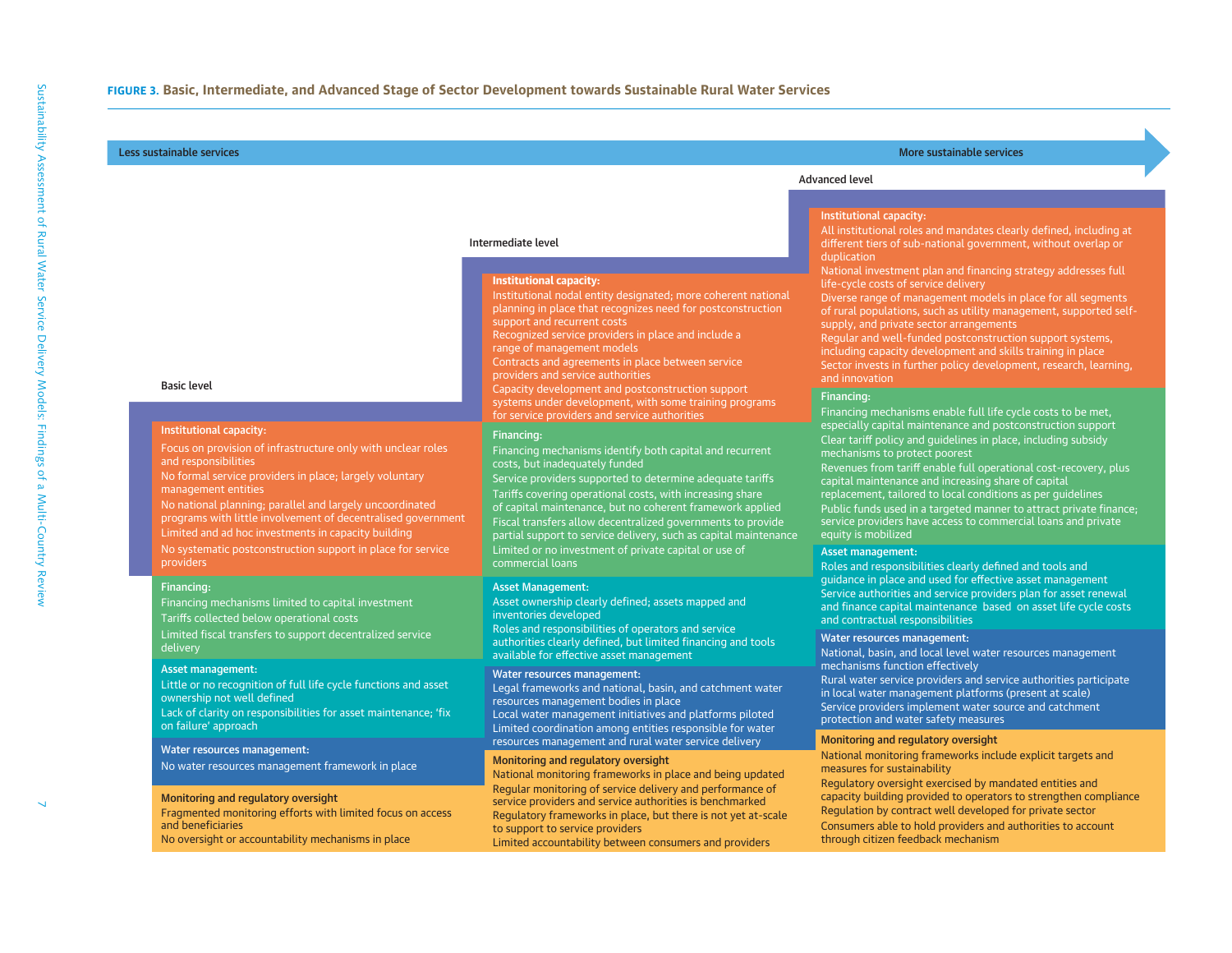segments develop at different paces, namely i) remote dispersed populations, ii) rural villages and growth centers, and iii) peri-urban and rural small towns. The biggest leap for many lower and lower-middle income country governments will be to respond to the demand for higher service levels from a growing middle class, and the transition to metered household connections. The country cases show that aggregation of rural service delivery can result in economies of scale, greater scope, and more professional provision, either through public utilities, private sector operators, or well-supported federated community-based providers. Future rural water policies must ensure that a wider range of rural providers will be more effectively supported and monitored.

With the adoption of the SDGs, adequate service delivery models for remote and dispersed rural populations need to be put in place. Without new approaches, there is a danger that remote and dispersed rural populations will be left with stagnating service levels, whilst denser agglomerations will benefit from professionalized service provision. While self-supply is a *de facto* model in all countries, governments would best adopt *supported* self-supply as a policy for remote and dispersed populations with a focus on improving water quality aspects. What interventions to prioritize for which segment of the rural population will depend on the stage of rural water sector development in a country. Table 1

includes key interventions that country governments

| <b>Stage of sector</b><br>development | <b>Highly dispersed rural</b><br>hamlets                                                                                                                                                                                                                                                                                                                                                   | Rural villages and growth centers                                                                                                                                                                                                                                                                                                                                                                                                                                                  | Peri-urban and small towns                                                                                                                                                                                                                                                                                                                                                                                                                                                                                     |
|---------------------------------------|--------------------------------------------------------------------------------------------------------------------------------------------------------------------------------------------------------------------------------------------------------------------------------------------------------------------------------------------------------------------------------------------|------------------------------------------------------------------------------------------------------------------------------------------------------------------------------------------------------------------------------------------------------------------------------------------------------------------------------------------------------------------------------------------------------------------------------------------------------------------------------------|----------------------------------------------------------------------------------------------------------------------------------------------------------------------------------------------------------------------------------------------------------------------------------------------------------------------------------------------------------------------------------------------------------------------------------------------------------------------------------------------------------------|
| From basic to<br>intermediate         | • Allocate public funding<br>for maintenance support<br>• Develop policies for                                                                                                                                                                                                                                                                                                             | • Register and legally recognize<br>service providers, with clear asset<br>ownership                                                                                                                                                                                                                                                                                                                                                                                               | • Define policies and targets for integration<br>of peri-urban and rural areas under utility<br>management                                                                                                                                                                                                                                                                                                                                                                                                     |
|                                       | supported self-supply in<br>well-defined areas<br>• Develop monitoring<br>system for functionality<br>and density of access                                                                                                                                                                                                                                                                | • Professionalize service providers<br>for transition to metering through<br>postconstruction support                                                                                                                                                                                                                                                                                                                                                                              | · Support utilities in rural asset inventories,<br>adjustment of business plans, and<br>customer communication                                                                                                                                                                                                                                                                                                                                                                                                 |
|                                       |                                                                                                                                                                                                                                                                                                                                                                                            | • Promote regular tariff payments for<br>higher level services and metering                                                                                                                                                                                                                                                                                                                                                                                                        | • Develop incentives and financing strategy<br>to integrate peri-urban and rural towns                                                                                                                                                                                                                                                                                                                                                                                                                         |
|                                       |                                                                                                                                                                                                                                                                                                                                                                                            | • Conduct asset inventories and build<br>capacity of local governments on                                                                                                                                                                                                                                                                                                                                                                                                          | • Optimize public-private partnerships<br>(PPP)                                                                                                                                                                                                                                                                                                                                                                                                                                                                |
|                                       |                                                                                                                                                                                                                                                                                                                                                                                            | asset management<br>• Develop financing policy and tariff<br>quidelines                                                                                                                                                                                                                                                                                                                                                                                                            | • Establish regulatory oversight with<br>regular tariff adjustments<br>• Develop technical assistance facilities                                                                                                                                                                                                                                                                                                                                                                                               |
| From intermediate to<br>advanced      | • Establish program for<br>supported self-supply,<br>including accreditation of<br>suppliers, and targeted<br>household subsidies<br>• Allocate public funds for<br>improving water quality<br>and communications<br>• Establish pooled support<br>and financing mechanisms<br>for major capital<br>maintenance by local<br>governments<br>• Expand monitoring<br>system for all providers | · Initiate service provider performance<br>benchmarking, linked to structured<br>postconstruction support<br>• Prepare local government annual<br>maintenance and medium-term<br>asset management plans and ring-<br>fence budgets<br>• Define regulatory oversight and<br>introduce clustering for attractive<br>PPP contracts<br>· Introduce service contracts with<br>service providers to strengthen<br>oversight<br>• Execute local water resources<br>management initiatives | • Improve customer orientation of service<br>providers (small-town and larger utilities)<br>• Implement business and performance<br>improvement plans (financial,<br>commercial, and technical issues)<br>• Support service authorities in project<br>preparation, tendering, and supervision of<br>PPP contracts<br>• Increase access to commercial financing<br>• Scale-up use of targeted subsidies to<br>leverage private financing<br>• Mainstream water resources management<br>and protection practices |

#### **TABLE 1. Overview of Key Interventions for Different Service Delivery Contexts**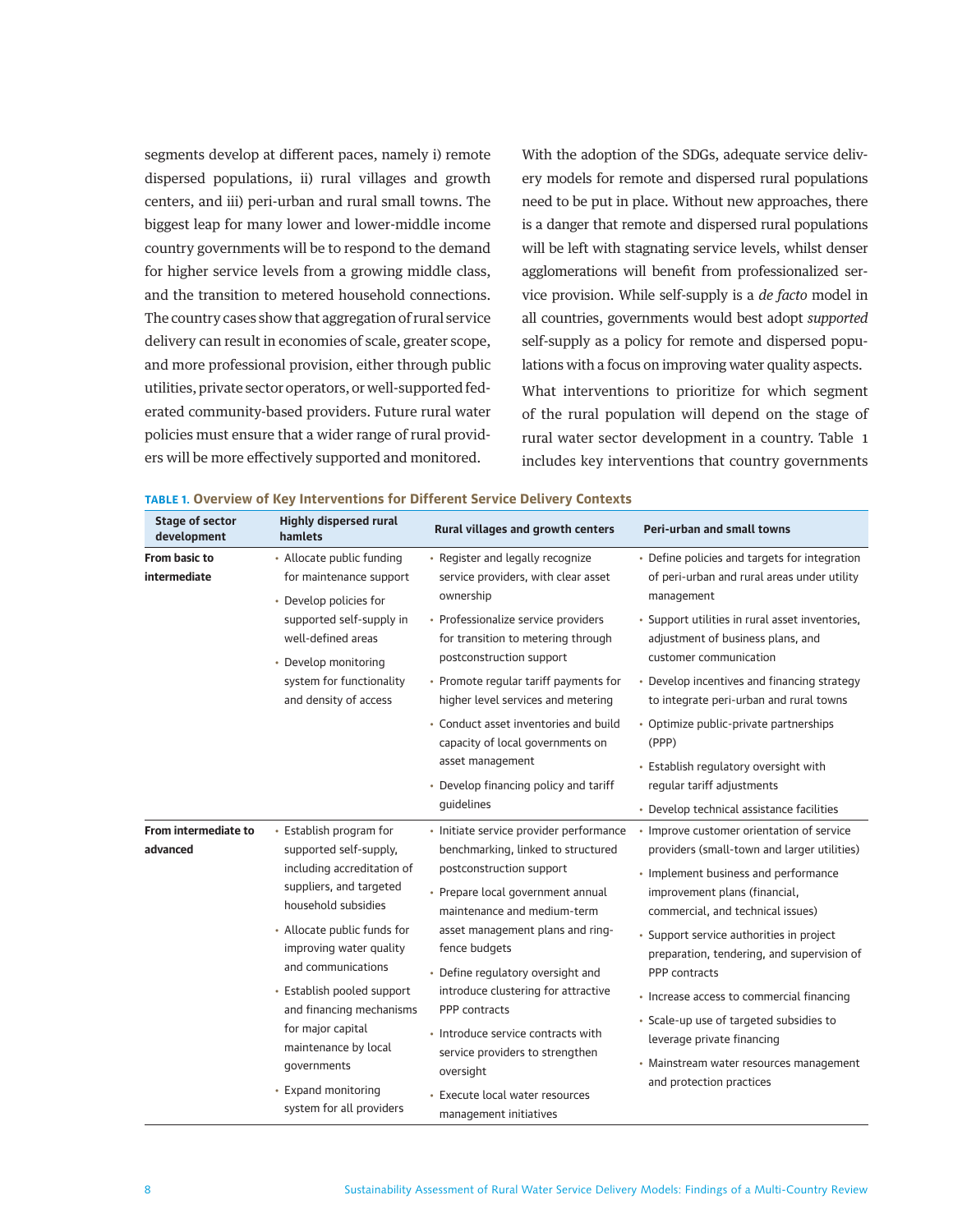could prioritize for each of the segments in order to transition from basic to intermediate and from intermediate to an advanced stage.

# **Future Policy Directions**

Box 2 summarizes key policy directions that governments—with the support of development partners—are encouraged to take to improve the sustainability of rural services. The underpinning message is that national governments need to continue to play a major role and cannot discharge state responsibilities for essential services to rural citizens, communities, and weakly funded, low-capacity local governments. National governments are required to step up their engagement in policy, financing, and technical support

## **BOX 2. Policy Priorities to Improve the Sustainability of Rural Service Provision**

### **Institutional capacity**

- 1. **Develop enabling policy and define institutional arrangements and functions for service authorities and rural service providers***.* Specifically:
	- Assign functions for postconstruction support to and monitoring of rural service providers and technical support to local governments, in line with decentralization policy
	- Define clearly the roles and responsibilities of different tiers of sub-national government
	- Formalize (a wider range of) management models in policies and develop policies for integration of rural areas under service areas of existing utility companies
- 2. **Develop systems with sustainable funding flows for postconstruction support and technical assistance to rural service providers**, including:
	- Technical and financial support, especially with respect to major repairs of rural water assets
	- Management and institutional support to ensure that (community-based) service providers keep functioning
	- Monitoring mechanisms to ensure that postconstruction support is effectively delivered by designated technical assistance providers or local governments

### **Financing**

- 3. **Adopt a financing policy and implement a tariff guideline for rural water that distinguishes the different life cycle cost elements of the full cost of service provision**, with:
	- Different segments (geography, management model) having a different level of cost recovery through tariffs—that is, the full costs are funded through a different mix of taxes, transfers, and tariffs
	- Identification of sources of funds and responsibility for major repairs, capital maintenance, and asset replacement, combined with earmarking mechanisms (for example, maintenance funds, earmarking taxes)
	- Social pricing for the most vulnerable groups to ensure affordability

*box continues next page*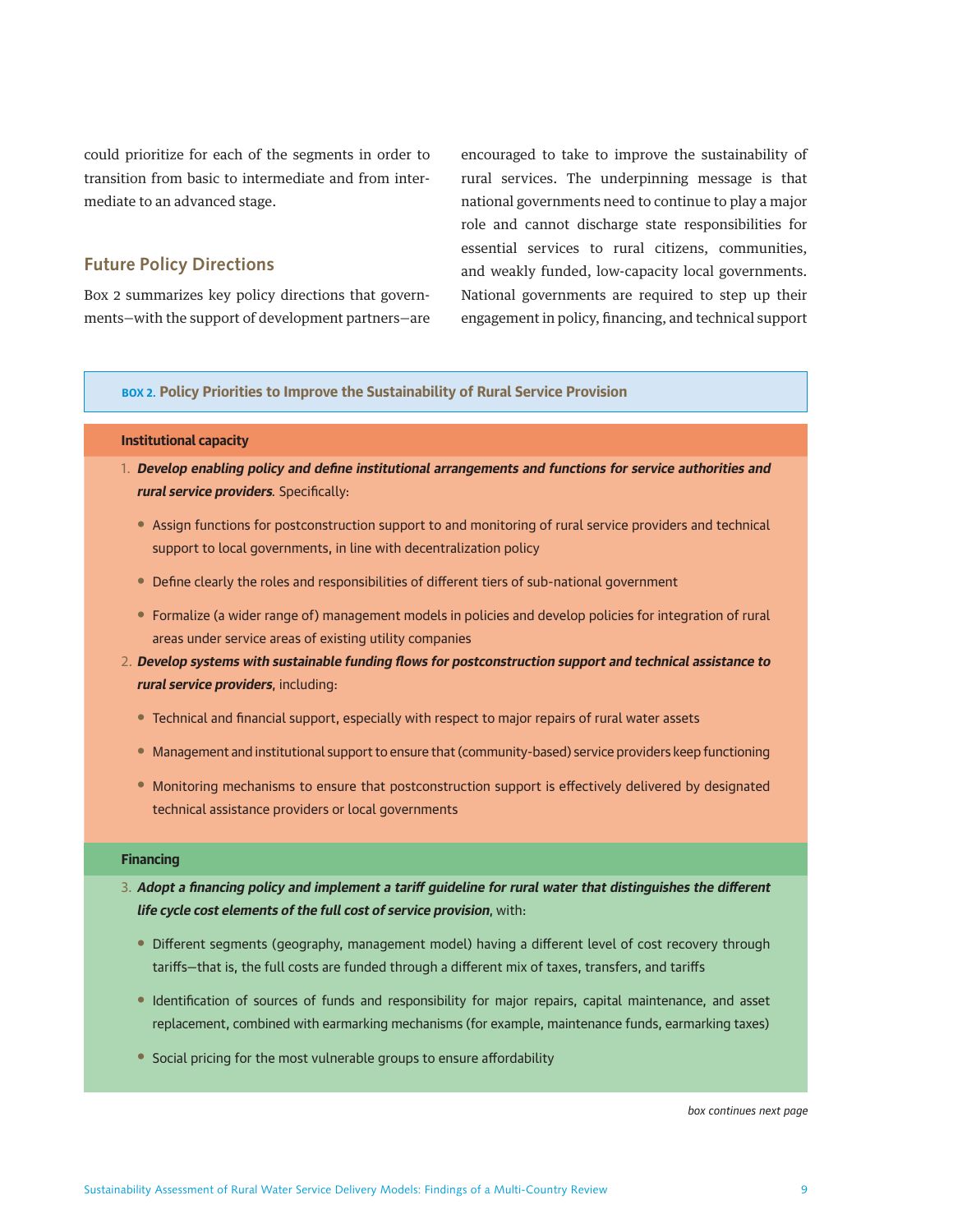### <span id="page-9-0"></span>**BOX 2. Policy Priorities to Improve the Sustainability of Rural Service Provision (continued)**

### **Asset management**

- 4. **Formalize asset ownership through legal frameworks and support service authorities—when assigned as asset holders—in the management of assets**, through:
	- Asset inventories and asset condition assessments on a regular basis
	- Capacity building measures using asset management tools, and the gradual introduction of medium-term asset management plans

### **Water resources management**

- 5. **Strengthen representation of rural drinking water users' interests in catchment and local water management platforms, especially in water scarce areas**, through:
	- Participation of service authorities and service providers in local water management bodies
	- Programs to support service providers to engage in catchment protection and water safety planning

### **Monitoring and regulatory oversight**

- 6. **Develop a comprehensive monitoring system for rural water services, and allocate resources for its operation and usage to inform planning and strengthen regulatory oversight.** Such a system would:
	- Include a basic set of indicators to monitor service levels, functionality and water facility condition
	- Be gradually expanded to monitor service provider performance and effectiveness of service authority or technical assistance providers
	- Be used to strengthen regulatory oversight in terms of adherence to service level standards, compliance with drinking water, and tariff-setting in line with guidelines

domains to make a dent in the triple challenge of rural service provision: reach the unserved, raise service levels, and sustain existing and future services.

## **Notes**

- 1. [In parallel, the World Bank commissioned a study to better define](#page-1-0)  [metrics for rural water sustainability to inform sustainability moni](#page-1-0)[toring under its operational engagement. Results will be published](#page-1-0)  [in 2018.](#page-1-0)
- [2.](#page-2-0) <http://www.ircwash.org/projects/triple-s>
- 3. ["Self-supply" refers to situations where households, or small clusters](#page-2-0)  [of households, provide their own solutions to water supply. This](#page-2-0)  [study refers to "Supported self-supply" is used when the approach is](#page-2-0)  [formally recognized by the government and programs of structured](#page-2-0) [support are in place to accelerate and improve service delivery under](#page-2-0)  [this model.](#page-2-0)
- 4. [Country Working Papers are available upon request through](#page-2-0) [AskWater@worldbank.org](mailto:AskWater@worldbank.org).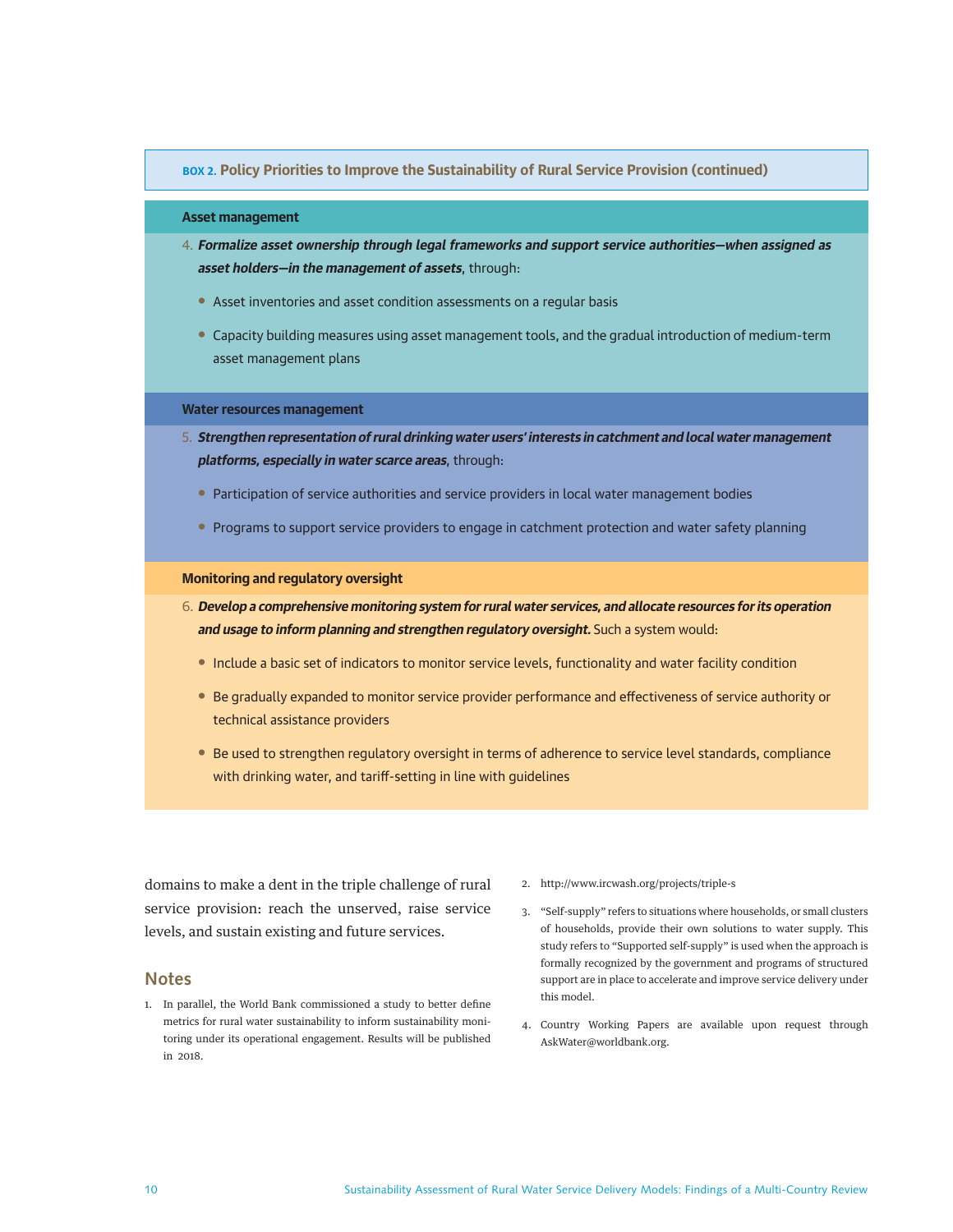# **References**

Lockwood, H., and S. Smits. 2011. *Supporting Rural Water Supply: Moving Towards a Service Delivery Approach*. Rugby, UK: Practical Action Publishing.

RWSN (Rural Water Supply Network). 2010. *Myths of the Rural Water Supply Sector*. St. Gallen, Switzerland: RWSN.

Whaley, L., and F. Cleaver. 2017. "Can 'Functionality' Save the Community Management Model of Rural Water Supply?" *Water Resources and Rural Development* 9: 56–66.

WHO (World Health Organization) and UNICEF (United Nations Children's Fund). 2017. *Progress on Drinking Water, Sanitation and Hygiene: 2017 Update and SDG Baselines*. Geneva: WHO and UNICEF.

World Bank. 2012. *Review of World Bank Support to the Rural Water Supply and Sanitation Sector in India (1911-2011)*. Washington, DC: World Bank.

———. 2017. *Sustainability Assessment of Rural Water Service Delivery Models: Findings of a Multi-Country Review*. Washington, DC; World Bank.